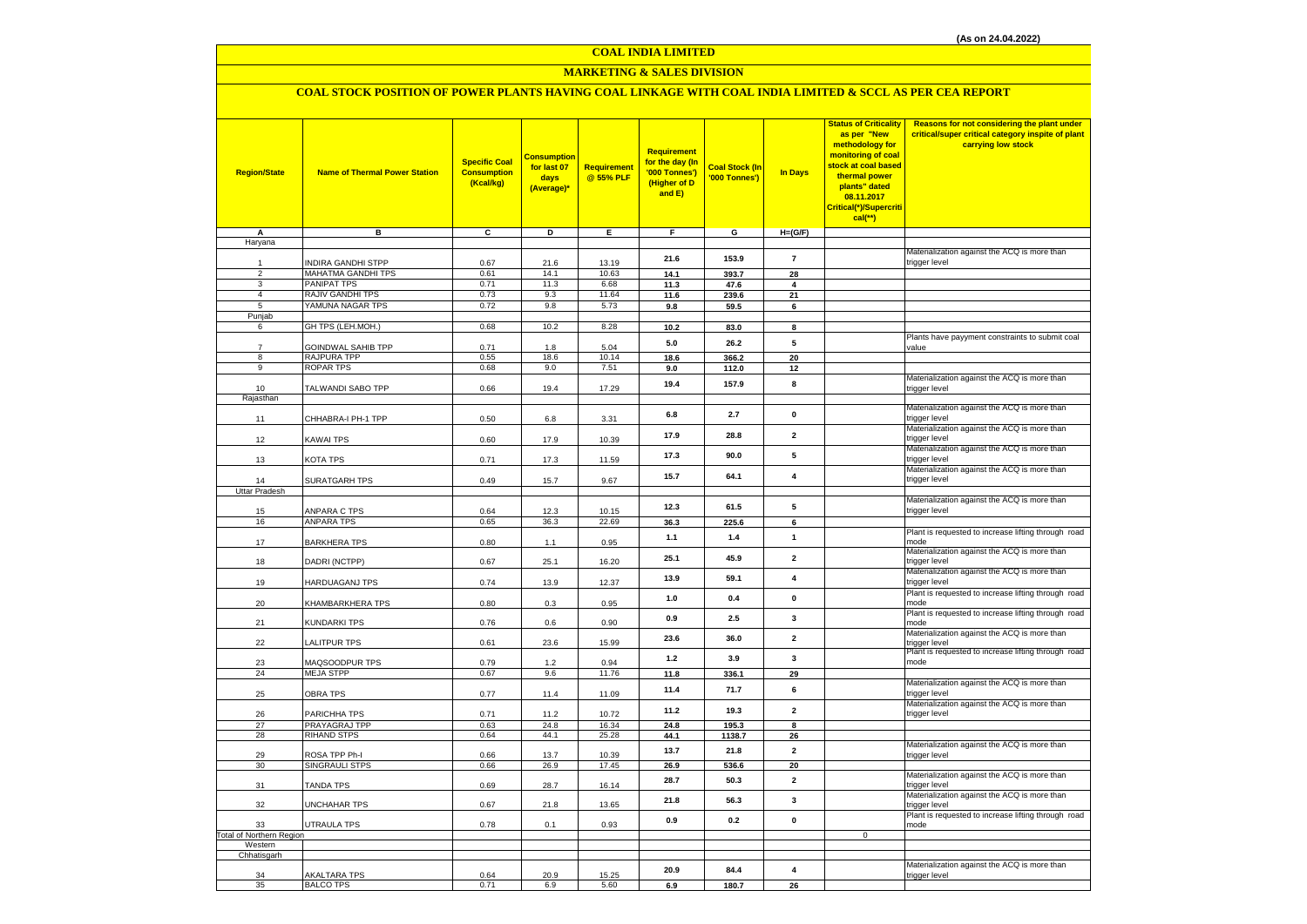#### **COAL INDIA LIMITED**

### **MARKETING & SALES DIVISION**

## **COAL STOCK POSITION OF POWER PLANTS HAVING COAL LINKAGE WITH COAL INDIA LIMITED & SCCL AS PER CEA REPORT**

| <b>Region/State</b> | <b>Name of Thermal Power Station</b> | <b>Specific Coal</b><br><b>Consumption</b><br>(Kcal/kg) | <b>Consumption</b><br>for last 07<br>days<br>(Average) | <b>Requirement</b><br>@ 55% PLF | <b>Requirement</b><br>for the day (In<br>'000 Tonnes')<br>(Higher of D<br>and E) | <b>Coal Stock (In</b><br>'000 Tonnes') | <b>In Days</b>          | <b>Status of Criticality</b><br>as per "New<br>methodology for<br>monitoring of coal<br>stock at coal based<br>thermal power<br>plants" dated<br>08.11.2017<br>Critical(*)/Supercriti<br>cal(**) | Reasons for not considering the plant under<br>critical/super critical category inspite of plant<br>carrying low stock |
|---------------------|--------------------------------------|---------------------------------------------------------|--------------------------------------------------------|---------------------------------|----------------------------------------------------------------------------------|----------------------------------------|-------------------------|--------------------------------------------------------------------------------------------------------------------------------------------------------------------------------------------------|------------------------------------------------------------------------------------------------------------------------|
| A                   | в                                    | $\overline{c}$                                          | Þ                                                      | E.                              | F.                                                                               | G                                      | $H=(G/F)$               |                                                                                                                                                                                                  |                                                                                                                        |
| 36                  | <b>BANDAKHAR TPP</b>                 | 0.71                                                    | 4.3                                                    | 2.81                            | 4.3                                                                              | 16.2                                   | $\overline{\mathbf{4}}$ |                                                                                                                                                                                                  | Materialization against the ACQ is more than<br>trigger level                                                          |
| 37                  | <b>BARADARHA TPS</b>                 | 0.77                                                    | 20.3                                                   | 12.25                           | 20.3                                                                             | 268.8                                  | 13                      |                                                                                                                                                                                                  |                                                                                                                        |
| 38                  | <b>BHILAI TPS</b>                    | 0.76                                                    | 8.3                                                    | 5.01                            | 8.3                                                                              | 129.5                                  | 16                      |                                                                                                                                                                                                  |                                                                                                                        |
|                     |                                      |                                                         |                                                        |                                 |                                                                                  |                                        |                         |                                                                                                                                                                                                  | Materialization against the ACQ is more than                                                                           |
| 39                  | <b>BINJKOTE TPP</b>                  | 0.75                                                    | 0.0                                                    | 5.95                            | $6.0\,$                                                                          | 25.1                                   | $\overline{4}$          |                                                                                                                                                                                                  | trigger level                                                                                                          |
| 40                  | <b>DSPM TPS</b>                      | 0.69                                                    | 8.9                                                    | 4.56                            | 8.9                                                                              | 79.8                                   | 9                       |                                                                                                                                                                                                  |                                                                                                                        |
| 41                  | <b>KORBA STPS</b>                    | 0.67                                                    | 39.0                                                   | 22.94                           | 39.0                                                                             | 565.1                                  | 14                      |                                                                                                                                                                                                  |                                                                                                                        |
| 42<br>43            | KORBA-WEST TPS<br><b>LARA TPP</b>    | 0.78<br>0.66                                            | 20.2<br>26.5                                           | 13.79<br>13.92                  | 20.2                                                                             | 225.2                                  | 11<br>14                |                                                                                                                                                                                                  |                                                                                                                        |
|                     |                                      |                                                         |                                                        |                                 | 26.5                                                                             | 376.9                                  |                         |                                                                                                                                                                                                  | Materialization against the ACQ is more than                                                                           |
| 44                  | NAWAPARA TPP                         | 0.79                                                    | 0.0                                                    | 6.28                            | 6.3                                                                              | 12.5                                   | $\overline{2}$          |                                                                                                                                                                                                  | trigger level                                                                                                          |
|                     |                                      |                                                         |                                                        |                                 | 5.2                                                                              | 28.4                                   | 5                       |                                                                                                                                                                                                  | Supply restricted considering high stock at their                                                                      |
| 45                  | PATHADI TPP                          | 0.65                                                    | 4.5                                                    | 5.18                            |                                                                                  |                                        |                         |                                                                                                                                                                                                  | end                                                                                                                    |
| 46                  | <b>SIPAT STPS</b>                    | 0.68                                                    | 29.1                                                   | 26.62                           | 29.1                                                                             | 576.7                                  | 20                      |                                                                                                                                                                                                  |                                                                                                                        |
| 47                  | TAMNAR TPP                           | 0.84                                                    | 34.5                                                   | 26.52                           | 34.5                                                                             | 143.7                                  | $\overline{\mathbf{4}}$ |                                                                                                                                                                                                  | Materialization against the ACQ is more than<br>trigger level                                                          |
|                     |                                      |                                                         |                                                        |                                 |                                                                                  |                                        |                         |                                                                                                                                                                                                  | Materialization against the ACQ is more than                                                                           |
| 48                  | UCHPINDA TPP                         | 0.75                                                    | 19.9                                                   | 14.22                           | 19.9                                                                             | 138.7                                  | $\overline{7}$          |                                                                                                                                                                                                  | trigger level                                                                                                          |
| Gujarat             |                                      |                                                         |                                                        |                                 |                                                                                  |                                        |                         |                                                                                                                                                                                                  |                                                                                                                        |
|                     |                                      |                                                         |                                                        |                                 | 8.8                                                                              | 101.4                                  | 12                      |                                                                                                                                                                                                  | Materialization against the ACQ is more than                                                                           |
| 49                  | <b>GANDHI NAGAR TPS</b>              | 0.69                                                    | 8.8                                                    | 5.71                            |                                                                                  |                                        |                         |                                                                                                                                                                                                  | trigger level                                                                                                          |
| 50                  | SABARMATI (D-F STATIONS)             | 0.57                                                    | 4.9                                                    | 2.74                            | 4.9                                                                              | 23.1                                   | #REF!                   |                                                                                                                                                                                                  | Materialization against the ACQ is more than                                                                           |
| 51                  | UKAI TPS                             | 0.67                                                    | 14.7                                                   | 9.85                            | 14.7                                                                             | 55.4                                   | $\overline{4}$          |                                                                                                                                                                                                  | trigger level                                                                                                          |
|                     |                                      |                                                         |                                                        |                                 |                                                                                  |                                        |                         |                                                                                                                                                                                                  | Materialization against the ACQ is more than                                                                           |
| 52                  | <b>WANAKBORI TPS</b>                 | 0.67                                                    | 30.2                                                   | 20.22                           | 30.2                                                                             | 178.4                                  | 6                       |                                                                                                                                                                                                  | trigger level                                                                                                          |
| Madhya Pradesh      |                                      |                                                         |                                                        |                                 |                                                                                  |                                        |                         |                                                                                                                                                                                                  |                                                                                                                        |
| 53                  | AMARKANTAK EXT TPS                   | 0.65                                                    | 3.1                                                    | 1.80                            | 3.1                                                                              | 49.0                                   | 16                      |                                                                                                                                                                                                  |                                                                                                                        |
| 54                  | <b>ANUPPUR TPP</b>                   | 0.65                                                    | 17.1                                                   | 10.31                           | 17.1                                                                             | 310.0                                  | 18                      |                                                                                                                                                                                                  |                                                                                                                        |
| 55                  | <b>BINA TPS</b>                      | 0.74                                                    | 6.3                                                    | 4.88                            | 6.3                                                                              | 29.8                                   | 5                       |                                                                                                                                                                                                  | Materialization against the ACQ is more than<br>trigger level                                                          |
|                     |                                      |                                                         |                                                        |                                 |                                                                                  |                                        |                         |                                                                                                                                                                                                  | Materialization against the ACQ is more than                                                                           |
| 56                  | <b>GADARWARA TPP</b>                 | 0.66                                                    | 23.7                                                   | 13.93                           | 23.7                                                                             | 50.7                                   | $\overline{2}$          |                                                                                                                                                                                                  | trigger level                                                                                                          |
|                     |                                      |                                                         |                                                        |                                 | 10.4                                                                             | 192.0                                  | 18                      |                                                                                                                                                                                                  | Materialization against the ACQ is more than                                                                           |
| 57                  | KHARGONE STPP                        | 0.60                                                    | 8.1                                                    | 10.45                           |                                                                                  |                                        |                         |                                                                                                                                                                                                  | trigger level                                                                                                          |
| 58<br>59            | SANJAY GANDHI TPS<br>SATPURA TPS     | 0.82<br>0.67                                            | 14.7<br>7.6                                            | 14.57<br>11.79                  | 14.7<br>11.8                                                                     | 30.8                                   | $\overline{2}$<br>5     |                                                                                                                                                                                                  | Non payment of dues<br>Non Payment of Dues                                                                             |
|                     |                                      |                                                         |                                                        |                                 |                                                                                  | 55.4                                   |                         |                                                                                                                                                                                                  | Materialization against the ACQ is more than                                                                           |
| 60                  | <b>SEIONI TPP</b>                    | 0.64                                                    | 10.3                                                   | 5.06                            | 10.3                                                                             | 22.7                                   | $\overline{2}$          |                                                                                                                                                                                                  | trigger level                                                                                                          |
| 61                  | SHREE SINGAJI TPP                    | 0.71                                                    | 31.5                                                   | 23.50                           | 31.5                                                                             | 151.1                                  | $5\overline{5}$         |                                                                                                                                                                                                  | Non Payment of Dues                                                                                                    |
| 62                  | <b>VINDHYACHAL STPS</b>              | 0.69                                                    | 63.9                                                   | 43.60                           | 63.9                                                                             | 1634.4                                 | 26                      |                                                                                                                                                                                                  |                                                                                                                        |
| Maharashtra         |                                      |                                                         |                                                        |                                 |                                                                                  |                                        |                         |                                                                                                                                                                                                  |                                                                                                                        |
| 63                  | <b>AMRAVATI TPS</b>                  | 0.62                                                    | 20.6                                                   | 11.07                           | 20.6                                                                             | 67.1                                   | 3                       |                                                                                                                                                                                                  | Materialization against the ACQ is more than<br>trigger level                                                          |
| 64                  | <b>BHUSAWAL TPS</b>                  | 0.72                                                    | 18.3                                                   | 11.44                           | 18.3                                                                             | 17.6                                   | $\mathbf{1}$            |                                                                                                                                                                                                  | Non payment of dues                                                                                                    |
| 65                  | <b>BUTIBORI TPP</b>                  | 0.67                                                    | 0.0                                                    | 5.31                            | 5.3                                                                              | 59.7                                   | 11                      |                                                                                                                                                                                                  |                                                                                                                        |
| 66                  | CHANDRAPUR(MAHARASHTRA) STPS         | 0.78                                                    | 41.1                                                   | 30.17                           | 41.1                                                                             | 278.5                                  | $\overline{7}$          |                                                                                                                                                                                                  | Non payment of dues                                                                                                    |
|                     |                                      |                                                         |                                                        |                                 | 6.0                                                                              | 3.1                                    | $\mathbf{1}$            |                                                                                                                                                                                                  | Materialization against the ACQ is more than                                                                           |
| 67                  | DAHANU TPS                           | 0.62                                                    | 6.0                                                    | 4.09                            |                                                                                  |                                        |                         |                                                                                                                                                                                                  | trigger level                                                                                                          |
| 68                  | DHARIWAL TPP                         | 0.67                                                    | 8.2                                                    | 5.34                            | 8.2                                                                              | 61.3                                   | $\overline{7}$          |                                                                                                                                                                                                  | Materialization against the ACQ is more than<br>trigger level                                                          |
|                     |                                      |                                                         |                                                        |                                 |                                                                                  |                                        |                         |                                                                                                                                                                                                  | Materialization against the ACQ is more than                                                                           |
| 69                  | <b>GMR WARORA TPS</b>                | 0.67                                                    | 8.9                                                    | 5.29                            | 8.9                                                                              | 53.0                                   | 6                       |                                                                                                                                                                                                  | trigger level                                                                                                          |
|                     |                                      |                                                         |                                                        |                                 |                                                                                  |                                        |                         |                                                                                                                                                                                                  | Materialization against the ACQ is more than                                                                           |
| 70                  | KHAPARKHEDA TPS                      | 0.89                                                    | 20.5                                                   | 15.72                           | 20.5                                                                             | 110.3                                  | 5                       |                                                                                                                                                                                                  | trigger level                                                                                                          |
| 71                  | <b>KORADI TPS</b>                    | 0.76                                                    | 27.0                                                   | 22.08                           | 27.0                                                                             | 72.5                                   | 3                       |                                                                                                                                                                                                  | Non payment of dues                                                                                                    |
| 72                  | MAUDA TPS                            | 0.70                                                    | 30.8                                                   | 21.29                           | 30.8                                                                             | 73.5                                   | $\mathbf{2}$            |                                                                                                                                                                                                  | Materialization against the ACQ is more than<br>trigger level                                                          |
| 73                  | <b>NASIK TPS</b>                     | 0.81                                                    | 5.9                                                    | 6.72                            | 6.7                                                                              | 16.7                                   | $\overline{2}$          |                                                                                                                                                                                                  | Non payment of dues                                                                                                    |
| 74                  | <b>PARAS TPS</b>                     | 0.74                                                    | 7.6                                                    | 4.90                            | 7.6                                                                              | 14.3                                   | $\overline{\mathbf{2}}$ |                                                                                                                                                                                                  | Non payment of dues                                                                                                    |
| 75                  | <b>PARLITPS</b>                      | 0.67                                                    | 9.6                                                    | 6.65                            | 9.6                                                                              | 58.3                                   | 6                       |                                                                                                                                                                                                  | Non payment of dues                                                                                                    |
|                     |                                      |                                                         |                                                        |                                 | 17.5                                                                             | 64.3                                   | 4                       |                                                                                                                                                                                                  | Materialization against the ACQ is more than                                                                           |
| 76                  | SOLAPUR STPS                         | 0.56                                                    | 17.5                                                   | 9.73                            |                                                                                  |                                        |                         |                                                                                                                                                                                                  | trigger level                                                                                                          |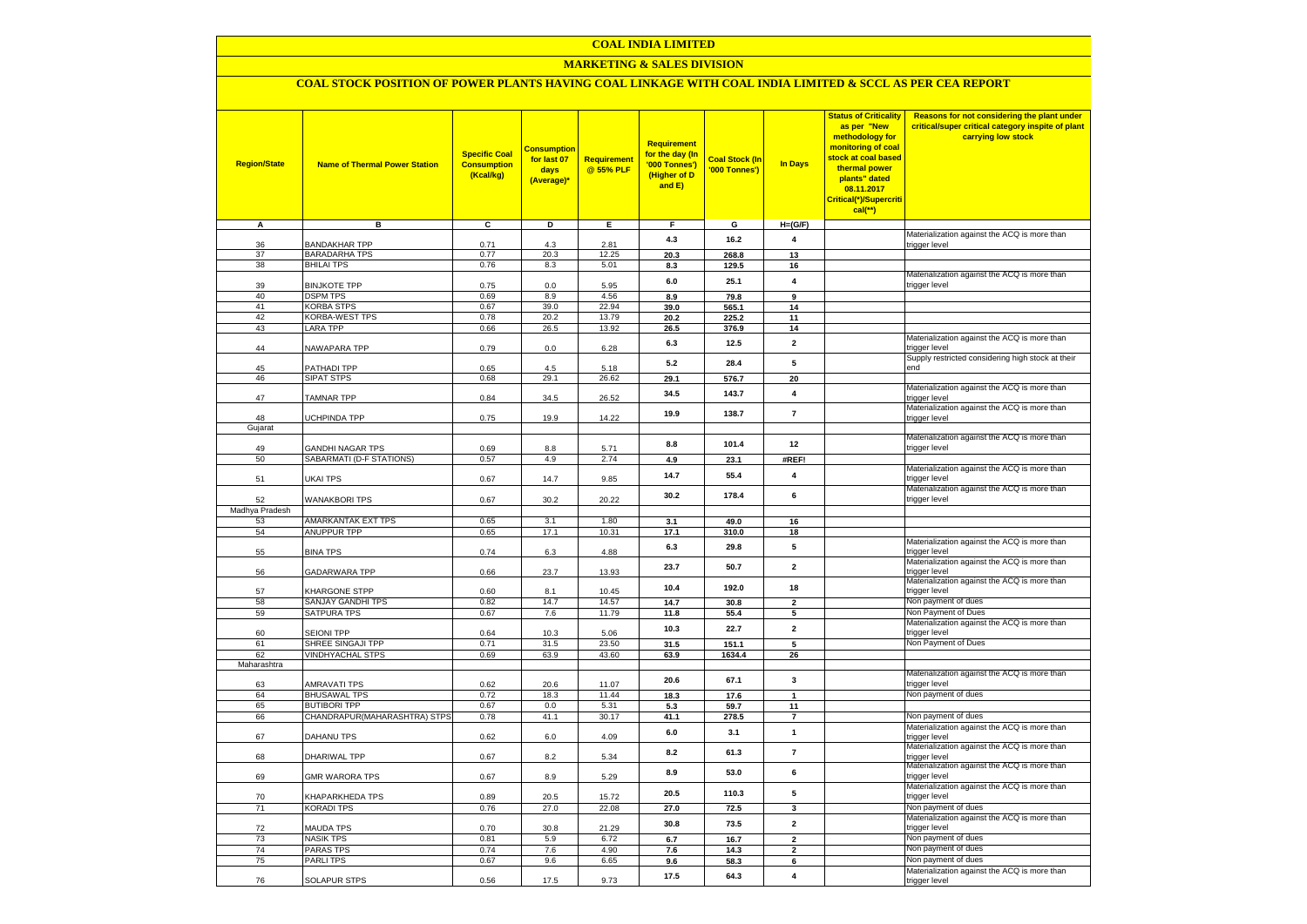### **COAL INDIA LIMITED**

### **MARKETING & SALES DIVISION**

# **COAL STOCK POSITION OF POWER PLANTS HAVING COAL LINKAGE WITH COAL INDIA LIMITED & SCCL AS PER CEA REPORT**

| <b>Region/State</b>             | <b>Name of Thermal Power Station</b>     | <b>Specific Coal</b><br><b>Consumption</b><br>(Kcal/kg) | <b>Consumption</b><br>for last 07<br>days<br>(Average)* | Requirement<br>@ 55% PLF | <b>Requirement</b><br>for the day (In<br>'000 Tonnes')<br>(Higher of D<br>and E) | <b>Coal Stock (In</b><br>'000 Tonnes') | <b>In Days</b>          | <b>Status of Criticality</b><br>as per "New<br>methodology for<br>monitoring of coal<br>stock at coal based<br>thermal power<br>plants" dated<br>08.11.2017<br>Critical(*)/Supercriti<br>cal(**) | Reasons for not considering the plant under<br>critical/super critical category inspite of plant<br>carrying low stock |
|---------------------------------|------------------------------------------|---------------------------------------------------------|---------------------------------------------------------|--------------------------|----------------------------------------------------------------------------------|----------------------------------------|-------------------------|--------------------------------------------------------------------------------------------------------------------------------------------------------------------------------------------------|------------------------------------------------------------------------------------------------------------------------|
| A                               | в                                        | C                                                       | D                                                       | Е.                       | F.                                                                               | G                                      | $H=(G/F)$               |                                                                                                                                                                                                  |                                                                                                                        |
| 77                              | <b>TIRORA TPS</b>                        | 0.66                                                    | 40.5                                                    | 28.73                    | 40.5                                                                             | 201.1                                  | 5                       |                                                                                                                                                                                                  | Materialization against the ACQ is more than<br>trigger level                                                          |
| 78                              | WARDHA WARORA TPP                        | 0.66                                                    | 4.1                                                     | 4.71                     | 4.7                                                                              | 135.5                                  | 29                      |                                                                                                                                                                                                  |                                                                                                                        |
| <b>Total of Western Region</b>  |                                          |                                                         |                                                         |                          |                                                                                  |                                        |                         | $\mathbf 0$                                                                                                                                                                                      |                                                                                                                        |
| Southern<br>Andhra Pradesh      |                                          |                                                         |                                                         |                          |                                                                                  |                                        |                         |                                                                                                                                                                                                  |                                                                                                                        |
| 79                              | DAMODARAM SANJEEVAIAH TPS                | 0.66                                                    | 8.7                                                     | 13.85                    | 13.8                                                                             | 133.4                                  | 10                      |                                                                                                                                                                                                  | Materialization against the ACQ is more than<br>trigger level                                                          |
| 80                              | Dr. N.TATA RAO TPS                       | 0.77                                                    | 28.6                                                    | 17.90                    | 28.6                                                                             | 49.4                                   | $\mathbf 2$             |                                                                                                                                                                                                  | Materialization against the ACQ is more than<br>trigger level                                                          |
| 81                              | PAINAMPURAM TPP                          | 0.59                                                    | 12.6                                                    | 10.21                    | 12.6                                                                             | 106.9                                  | 8                       |                                                                                                                                                                                                  | Materialization against the ACQ is more than<br>trigger level                                                          |
| 82                              | RAYALASEEMA TPS                          | 0.76                                                    | 21.2                                                    | 16.60                    | 21.2                                                                             | 39.7                                   | $\mathbf{2}$            |                                                                                                                                                                                                  | Materialization against the ACQ is more than<br>trigger level                                                          |
| 83                              | SIMHADRI                                 | 0.78                                                    | 30.4                                                    | 20.54                    | 30.4                                                                             | 188.5                                  | 6                       |                                                                                                                                                                                                  | Materialization against the ACQ is more than<br>trigger level<br>Materialization against the ACQ is more than          |
| 84                              | <b>SGPL TPP</b>                          | 0.53                                                    | 16.7                                                    | 9.26                     | 16.7                                                                             | 30.2                                   | $\mathbf{2}$            |                                                                                                                                                                                                  | trigger level                                                                                                          |
| 85                              | VIZAG TPP                                | 0.67                                                    | 9.1                                                     | 9.20                     | 9.2                                                                              | 51.5                                   | 6                       |                                                                                                                                                                                                  |                                                                                                                        |
| Karnataka                       |                                          |                                                         |                                                         |                          |                                                                                  |                                        |                         |                                                                                                                                                                                                  |                                                                                                                        |
| 86                              | <b>BELLARY TPS</b>                       | 0.63                                                    | 13.4                                                    | 14.23                    | 14.2                                                                             | 83.5                                   | 6                       |                                                                                                                                                                                                  | Materialization against the ACQ is more than<br>trigger level<br>Materialization against the ACQ is more than          |
| 87                              | KUDGI STPP                               | 0.63                                                    | 22.1                                                    | 19.90                    | 22.1                                                                             | 75.3                                   | $\mathbf{3}$            |                                                                                                                                                                                                  | trigger level<br>Materialization against the ACQ is more than                                                          |
| 88                              | RAICHUR TPS                              | 0.66                                                    | 12.7                                                    | 14.98                    | 15.0                                                                             | 107.4                                  | $\overline{7}$          |                                                                                                                                                                                                  | trigger level<br>Materialization against the ACQ is more than                                                          |
| 89<br><b>Tamil Nadu</b>         | YERMARUS TPP                             | 0.62                                                    | 15.3                                                    | 13.09                    | 15.3                                                                             | 62.2                                   | $\overline{\mathbf{4}}$ |                                                                                                                                                                                                  | trigger level                                                                                                          |
| 90                              | METTUR TPS                               | 0.81                                                    | 12.7                                                    | 8.98                     | 12.7                                                                             | 22.9                                   | $\overline{2}$          |                                                                                                                                                                                                  | Materialization against the ACQ is more than<br>trigger level                                                          |
| 91                              | METTUR TPS - II                          | 0.78                                                    | 7.9                                                     | 6.16                     | 7.9                                                                              | 19.8                                   | $\mathbf{2}$            |                                                                                                                                                                                                  | Materialization against the ACQ is more than<br>trigger level                                                          |
| 92                              | NORTH CHENNAI TPS                        | 0.82                                                    | 27.7                                                    | 19.78                    | 27.7                                                                             | 62.3                                   | $\overline{\mathbf{2}}$ |                                                                                                                                                                                                  | Materialization against the ACQ is more than<br>trigger level                                                          |
| 93                              | <b>TUTICORIN TPS</b>                     | 0.96                                                    | 12.6                                                    | 13.31                    | 13.3                                                                             | 31.3                                   | $\overline{\mathbf{2}}$ |                                                                                                                                                                                                  | Materialization against the ACQ is more than<br>trigger level                                                          |
| 94                              | <b>VALLUR TPP</b>                        | 0.72                                                    | 23.2                                                    | 14.26                    | 23.2                                                                             | 130.9                                  | 6                       |                                                                                                                                                                                                  | Materialization against the ACQ is more than<br>trigger level                                                          |
| Telangana<br>95                 | <b>BHADRADRI TPP</b>                     | 0.69                                                    | 12.3                                                    | 9.83                     | 12.3                                                                             | 71.9                                   | 6                       |                                                                                                                                                                                                  |                                                                                                                        |
| 96                              | <b>KAKATIYA TPS</b>                      | 0.57                                                    | 14.6                                                    | 8.33                     | 14.6                                                                             | 127.6                                  | 9                       |                                                                                                                                                                                                  |                                                                                                                        |
| 97                              | KOTHAGUDEM TPS (NEW)                     | 0.64                                                    | 14.6                                                    | 8.46                     | 14.6                                                                             | 110.9                                  | 8                       |                                                                                                                                                                                                  |                                                                                                                        |
| 98                              | KOTHAGUDEM TPS (STAGE-7)                 | 0.50                                                    | 3.1                                                     | 5.23                     | 5.2                                                                              | 66.0                                   | 13                      |                                                                                                                                                                                                  |                                                                                                                        |
| 99<br>100                       | RAMAGUNDEM STPS<br>RAMAGUNDEM-B TPS      | 0.62<br>0.77                                            | 35.1<br>0.1                                             | 21.33<br>0.64            | 35.1<br>0.6                                                                      | 148.6<br>15.4                          | 4<br>24                 |                                                                                                                                                                                                  |                                                                                                                        |
| 101                             | <b>SINGARENI TPP</b>                     | 0.58                                                    | 16.5                                                    | 9.12                     | 16.5                                                                             | 114.9                                  | $\overline{7}$          |                                                                                                                                                                                                  |                                                                                                                        |
| <b>Total of Southern Region</b> |                                          |                                                         |                                                         |                          |                                                                                  |                                        |                         | $\mathsf 0$                                                                                                                                                                                      |                                                                                                                        |
| Eastern                         |                                          |                                                         |                                                         |                          |                                                                                  |                                        |                         |                                                                                                                                                                                                  |                                                                                                                        |
| Bihar<br>102                    | <b>BARAUNI TPS</b>                       | 0.63                                                    | 5.5                                                     | 5.90                     | 5.9                                                                              | 85.8                                   | 15                      |                                                                                                                                                                                                  |                                                                                                                        |
| 103                             | <b>BARHI</b>                             | 0.67                                                    | 9.9                                                     | 5.84                     | 9.9                                                                              | 108.3                                  | 11                      |                                                                                                                                                                                                  |                                                                                                                        |
| 104                             | <b>BARH II</b>                           | 0.67                                                    | 19.8                                                    | 11.67                    | 19.8                                                                             | 216.7                                  | 11                      |                                                                                                                                                                                                  |                                                                                                                        |
| 105                             | KAHALGAON TPS                            | 0.80                                                    | 35.7                                                    | 24.62                    | 35.7                                                                             | 132.6                                  | $\overline{\mathbf{4}}$ |                                                                                                                                                                                                  | Materialization against the ACQ is more than<br>trigger level<br>Materialization against the ACQ is more than          |
| 106                             | MUZAFFARPUR TPS<br><b>NABINAGAR STPP</b> | 0.77                                                    | $5.5\,$                                                 | 3.95                     | 5.5                                                                              | 90.5                                   | 17                      |                                                                                                                                                                                                  | trigger level                                                                                                          |
| 107                             |                                          | 0.58                                                    | 18.7                                                    | 10.14                    | 18.7                                                                             | 229.5                                  | 12                      |                                                                                                                                                                                                  | Materialization against the ACQ is more than                                                                           |
| 108<br>Jharkhand                | NABINAGAR TPP                            | 0.69                                                    | 17.1                                                    | 9.06                     | 17.1                                                                             | 86.2                                   | 5                       |                                                                                                                                                                                                  | trigger level                                                                                                          |
| 109                             | BOKARO TPS 'A' EXP                       | 0.57                                                    | 6.4                                                     | 3.78                     | 6.4                                                                              | 192.7                                  | 30                      |                                                                                                                                                                                                  |                                                                                                                        |
| 110                             | CHANDRAPURA(DVC) TPS                     | 0.61                                                    | 7.1                                                     | 4.06                     | 7.1                                                                              | 129.8                                  | 18                      |                                                                                                                                                                                                  |                                                                                                                        |
| 111                             | <b>JOJOBERA TPS</b>                      | 0.69                                                    | 3.0                                                     | 2.18                     | 3.0                                                                              | 71.1                                   | 23                      |                                                                                                                                                                                                  |                                                                                                                        |
| 112                             | <b>KODARMA TPP</b>                       | 0.62                                                    | 13.0                                                    | 8.23                     | 13.0                                                                             | 146.1                                  | 11                      |                                                                                                                                                                                                  |                                                                                                                        |